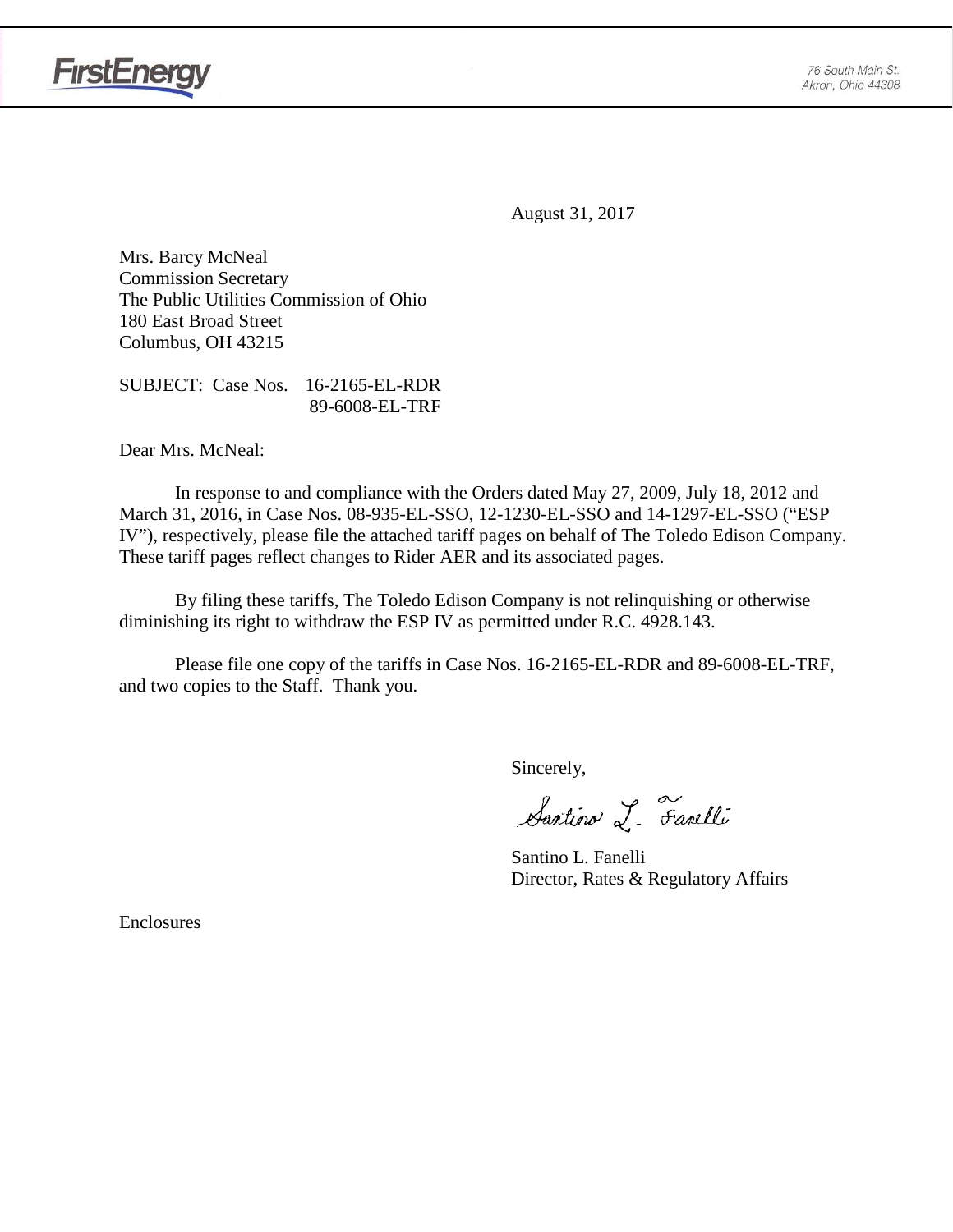### **TABLE OF CONTENTS**

The following rates, rules and regulations for electric service are applicable throughout the Company's service territory except as noted.

|                                                      | <b>Sheet</b> | <b>Effective</b><br><b>Date</b> |
|------------------------------------------------------|--------------|---------------------------------|
| <b>TABLE OF CONTENTS</b>                             | 1            | $10-01-17$                      |
| <b>DEFINITION OF TERRITORY</b>                       | 3            | 01-23-09                        |
| <b>ELECTRIC SERVICE REGULATIONS</b>                  | 4            | $06 - 01 - 16$                  |
| <b>ELECTRIC SERVICE SCHEDULES</b>                    |              |                                 |
| Residential Service (Rate "RS")                      | 10           | 01-23-09                        |
| General Service - Secondary (Rate "GS")              | 20           | 01-23-09                        |
| General Service - Primary (Rate "GP")                | 21           | 01-23-09                        |
| General Service - Subtransmission (Rate "GSU")       | 22           | 01-23-09                        |
| General Service - Transmission (Rate "GT")           | 23           | 01-23-09                        |
| <b>Street Lighting Provisions</b>                    | 30           | 01-23-09                        |
| Street Lighting (Rate "STL")                         | 31           | 06-01-09                        |
| Traffic Lighting (Rate "TRF")                        | 32           | 01-23-09                        |
| Private Outdoor Lighting (Rate "POL")                | 33           | 06-01-09                        |
| Experimental Company Owned LED Lighting Program      | 34           | 06-01-16                        |
| <b>MISCELLANEOUS CHARGES</b>                         | 75           | 07-05-12                        |
| <b>OTHER SERVICE</b>                                 |              |                                 |
| <b>Partial Service</b>                               | 52           | $01 - 01 - 06$                  |
| Residential Renewable Energy Credit Purchase Program | 60           | 10-01-09                        |
| <b>Cogeneration and Small Power Producer</b>         | 70           | 08-03-17                        |
| <b>Interconnection Tariff</b>                        | 76           | 05-06-16                        |

The Public Utilities Commission of Ohio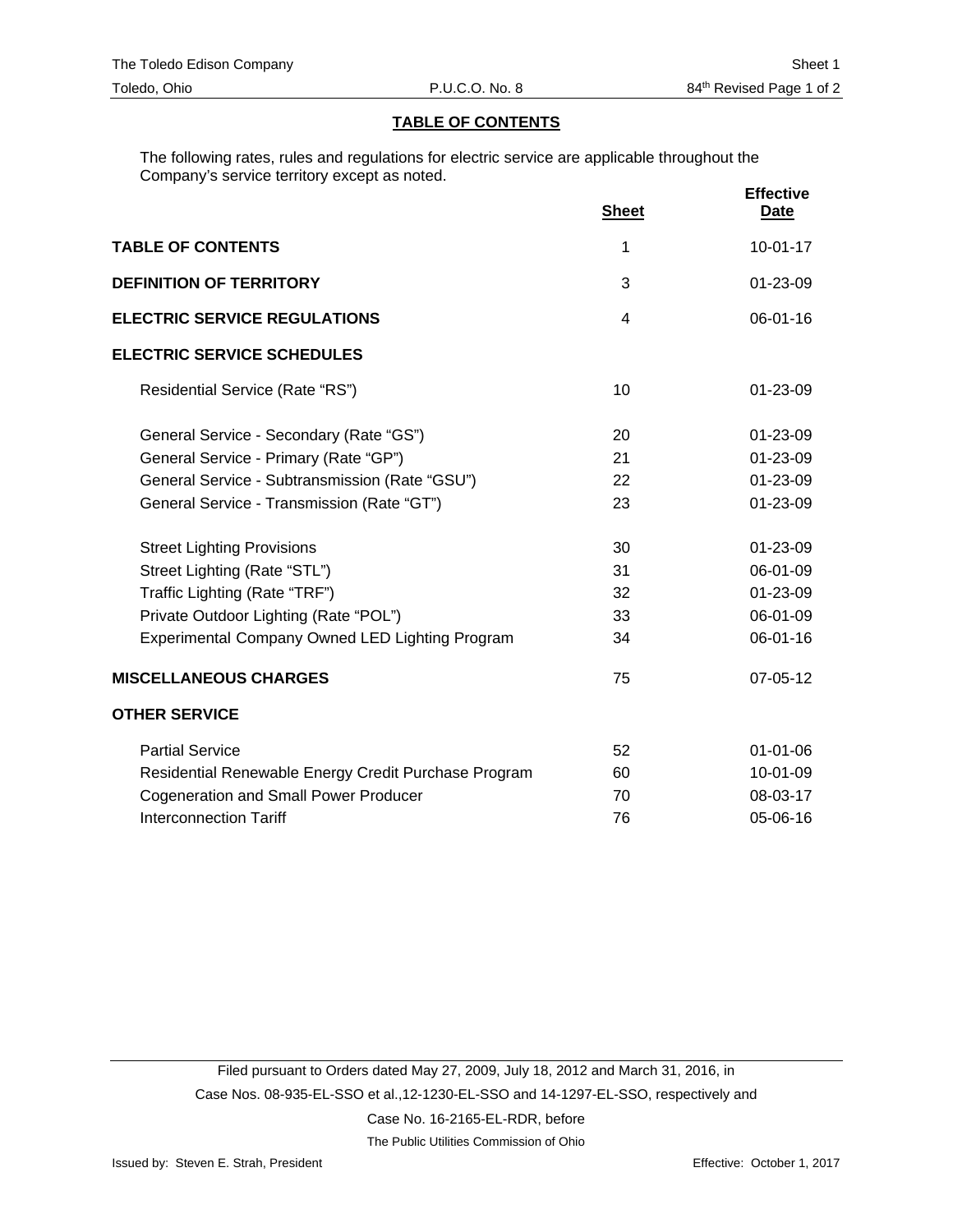#### **TABLE OF CONTENTS**

|                                                        |              | <b>Effective</b> |
|--------------------------------------------------------|--------------|------------------|
| <b>RIDERS</b>                                          | <b>Sheet</b> | <u>Date</u>      |
| Summary                                                | 80           | $01 - 01 - 17$   |
| <b>Residential Distribution Credit</b>                 | 81           | $05 - 21 - 10$   |
| <b>Transmission and Ancillary Services</b>             | 83           | 09-10-10         |
| <b>Alternative Energy Resource</b>                     | 84           | $10-01-17$       |
| <b>School Distribution Credit</b>                      | 85           | 06-01-09         |
| <b>Business Distribution Credit</b>                    | 86           | 01-23-09         |
| <b>Hospital Net Energy Metering</b>                    | 87           | 10-27-09         |
| Economic Development (4a)                              | 88           | 01-23-09         |
| <b>Universal Service</b>                               | 90           | $01 - 01 - 17$   |
| State kWh Tax                                          | 92           | 01-23-09         |
| <b>Net Energy Metering</b>                             | 93           | 10-27-09         |
| Delta Revenue Recovery                                 | 96           | $10-01-17$       |
| Demand Side Management                                 | 97           | $01 - 01 - 16$   |
| Reasonable Arrangement                                 | 98           | 06-01-09         |
| <b>Distribution Uncollectible</b>                      | 99           | $10-01-17$       |
| Economic Load Response Program                         | 101          | 06-01-16         |
| <b>Generation Cost Reconciliation</b>                  | 103          | $10-01-17$       |
| Fuel                                                   | 105          | 12-14-09         |
| Advanced Metering Infrastructure / Modern Grid         | 106          | $10-01-17$       |
| Line Extension Cost Recovery                           | 107          | $01 - 01 - 15$   |
| <b>Delivery Service Improvement</b>                    | 108          | $01 - 01 - 12$   |
| <b>PIPP Uncollectible</b>                              | 109          | $10-01-17$       |
| Non-Distribution Uncollectible                         | 110          | $10-01-17$       |
| <b>Experimental Real Time Pricing</b>                  | 111          | 06-01-17         |
| <b>Experimental Critical Peak Pricing</b>              | 113          | 06-01-17         |
| <b>Generation Service</b>                              | 114          | 06-01-17         |
| Demand Side Management and Energy Efficiency           | 115          | 07-01-17         |
| <b>Economic Development</b>                            | 116          | $10 - 01 - 17$   |
| <b>Deferred Generation Cost Recovery</b>               | 117          | 06-01-09         |
| Deferred Fuel Cost Recovery                            | 118          | 06-21-13         |
| Non-Market-Based Services                              | 119          | 03-01-17         |
| <b>Residential Deferred Distribution Cost Recovery</b> | 120          | $01 - 01 - 12$   |
| Non-Residential Deferred Distribution Cost Recovery    | 121          | $01 - 01 - 12$   |
| <b>Residential Electric Heating Recovery</b>           | 122          | 07-01-17         |
| <b>Residential Generation Credit</b>                   | 123          | $10 - 31 - 16$   |
| <b>Delivery Capital Recovery</b>                       | 124          | 09-01-17         |
| Phase-In Recovery                                      | 125          | 07-01-17         |
| <b>Government Directives Recovery</b>                  | 126          | 06-01-16         |
| Automated Meter Opt Out                                | 128          | $01 - 01 - 15$   |
| <b>Ohio Renewable Resources</b>                        | 129          | 06-01-16         |
| Commercial High Load Factor Experimental TOU           | 130          | 06-01-17         |
| <b>Distribution Modernization</b>                      | 132          | $01 - 01 - 17$   |
|                                                        |              |                  |

Filed pursuant to Orders dated May 27, 2009, July 18, 2012 and March 31, 2016, in

Case Nos. 08-935-EL-SSO et al.,12-1230-EL-SSO and 14-1297-EL-SSO, respectively and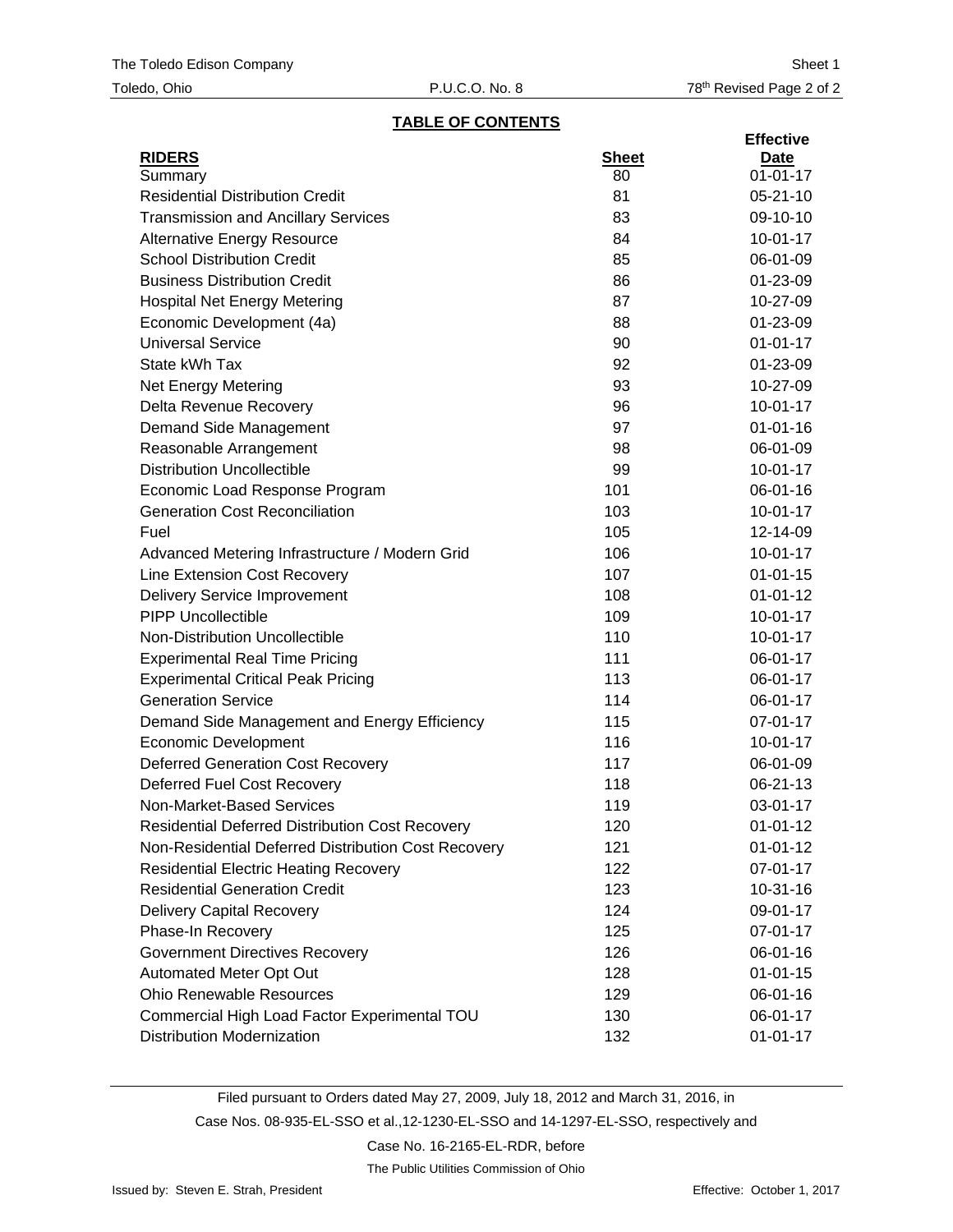# **RIDER AER Alternative Energy Resource Rider**

## **APPLICABILITY:**

Applicable to any customer that takes electric service under the Company's rate schedules. The Alternative Energy Resource Rider (AER) is not applied to customers during the period the customer takes electric generation service from a certified supplier. The following charge will apply, for all rate schedules, effective for service rendered beginning October 1, 2017, for all kWhs per kWh:

# **RATE:**

AER charge  $0.0711¢$ 

#### **PROVISIONS:**

The charges set forth in this Rider recover costs incurred by the Company associated with securing compliance with the alternative energy resource requirements in Section 4928.64, Revised Code. The costs recovered through this Rider will be all costs associated with securing compliance with the alternative energy resource requirements including, but not limited to, all Renewable Energy Credits costs, any reasonable costs of administering the request for proposal, and applicable carrying costs. This rider shall be in effect until all costs are fully recovered.

#### **RIDER UPDATES:**

The charges contained in this Rider shall be updated and reconciled on a quarterly basis. No later than December 1st, March 1st, June 1st and September 1st of each year, the Company will file with the PUCO a request for approval of the Rider charges which, unless otherwise ordered by the PUCO, shall become effective on a service rendered basis on January 1st, April 1st, July 1st and October 1st of each year, beginning October 1, 2016.

The Public Utilities Commission of Ohio